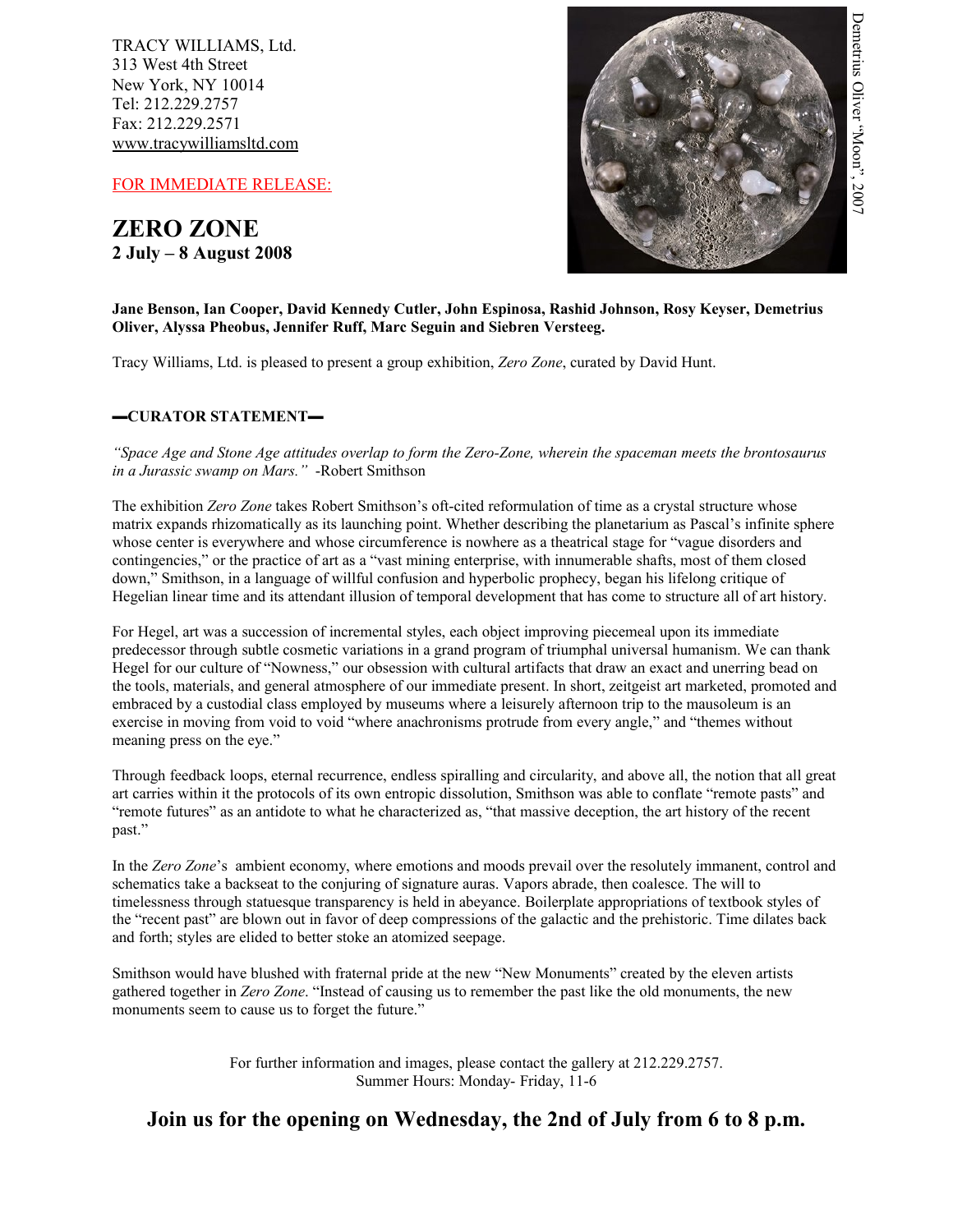# **ZERO ZONE 2 July – 8 August 2008 Curated by David Hunt**

#### **Jane Benson**

Jane Benson was born in Thornbury, England and currently lives and works in Brooklyn, NY. She received her MFA from the Art Institute of Chicago in 1997. In *The Swing*, Benson gives a dark salute to the ostentation and frivolity of the Rococo, in a sinister, raven sculpture referencing Fragonard's famous swing. Using such materials as tar, ostrich feathers, mirror and steel cables, Benson alludes to the excesses of vanity, as she does with her piece *Ouroborus (Naked Swan)* which metaphorically (and quite literally) references the destructive ramifications of narcissism.

# **Ian Cooper**

Ian Cooper is a Brooklyn-based artist who received his B.S. at New York University in 2000. In his ethereal piece, *Humble (Fluorescent)*, Cooper creates an homage to the duality of meaning in Charlotte's gesture to save her dear friend Wilbur, the pig, in the children's classic, *Charlotte's Web*. Hung like a Japanese noren, *Humble (Fluorescent)*, in both its placement and medium*,* simultaneously recalls not only the delicate nature of a spider's web, but also the sensitivity and ephemerality behind Charlotte's gestures.

### **David Kennedy Cutler**

David Kennedy Cutler currently lives and works in Brooklyn and received his BFA from the Rhode Island School of Design in 2001. The sculptures of Kennedy Cutler possess a gritty, earthen quality, as seen through his use of such organic materials as wood, sand, dirt, roots, celluclay, ashes and even bubblegum. In his dark, irreverent and quirky sculptures, a sense of fragility and rawness is portrayed, through the use of such delicate, natural materials. Like a slabbed cross-section of a meteor that has smashed and compounded with the surface of a craggy, scabrous city sidewalk, *Transplant (Bushwick)* is a fossilized remnant of cosmic destruction and urban decay.

#### **John Espinosa**

John Espinosa was born in Bogota, Colombia and received his MFA from Yale University in 2001. He currently resides in Los Angeles. Espinosa's work often delves into the realm of supernatural and futuristic—his sculpture, *She Is Like Air We Are Like Water*, similarly possesses the absurdist qualities that characterize his work. In this piece, Espinosa pays tribute to the mostkissed woman in the world, *L'Inconnue de la Seine*, the unknown woman that drowned in Paris, whose angelic face was then made into a death mask, which later became the ubiquitous face of the CPR doll. Espinosa creates a type of space-age bust, in which hidden inside, the death mask of L'Inconnue is placed. A steady stream of air is pumped throughout the sculpture, alluding to her present incarnation as the face of CPR resuscitation, and with every breath of air, her eyelashes flutter delicately.

#### **Rashid Johnson**

Rashid Johnson was born in Chicago and received his MFA from the Art Insitute of Chicago in 2005. He currently resides in New York. Johnson's work takes the previous generation of "black art" and uses it as a first principle that launches his exploration of a myriad of contemporary racial themes. His poetic sculptures reference the literature of Black writers such as Chinua Achebe and LeRoi Jones (or Amiri Baraka), the rituals of African mysticism, the power of Black nationalism and the painful, yet inspiring history of the civil rights movement. Johnson's work is also heavily influenced by Afro-futurism— an African diaspora cultural and literary movement which developed in the late 1990s— and more specifically, with the mix of Afrocentric and space-age themes that exist within the Afrofuturist approach to music, first created by the late Sun Ra. In many of Johnson's sculptures, his use of shea butter, black soap, photographs of mystical imagery, and various bowls and chalises, instill his work with a nostalgic, altar-like quality. Whether it is in the concentric mounds of shea butter that he shapes or the black soap he employs to develop a waxen texture over his pieces, the use of such materials alludes to their importance in much of sub-Saharan Africa, as both healing and ritualistic properties.

# **Rosy Keyser**

Rosy Keyser was born in 1974 in Baltimore and currently lives and works in Brooklyn. She received her MFA from the Art Institute of Chicago. Keyser's self-proclaimed "neo-brut" paintings evince a sense of fluctuation and temporality—using a contrasting mix of mica, rough sawdust, twine and glossy enamel, Keyser highlights the pictorial tension and the complex process behind her expressive and at times, spiritual, abstractions.

# [www.tracy w](http://www.tracy/)illiamsltd.com